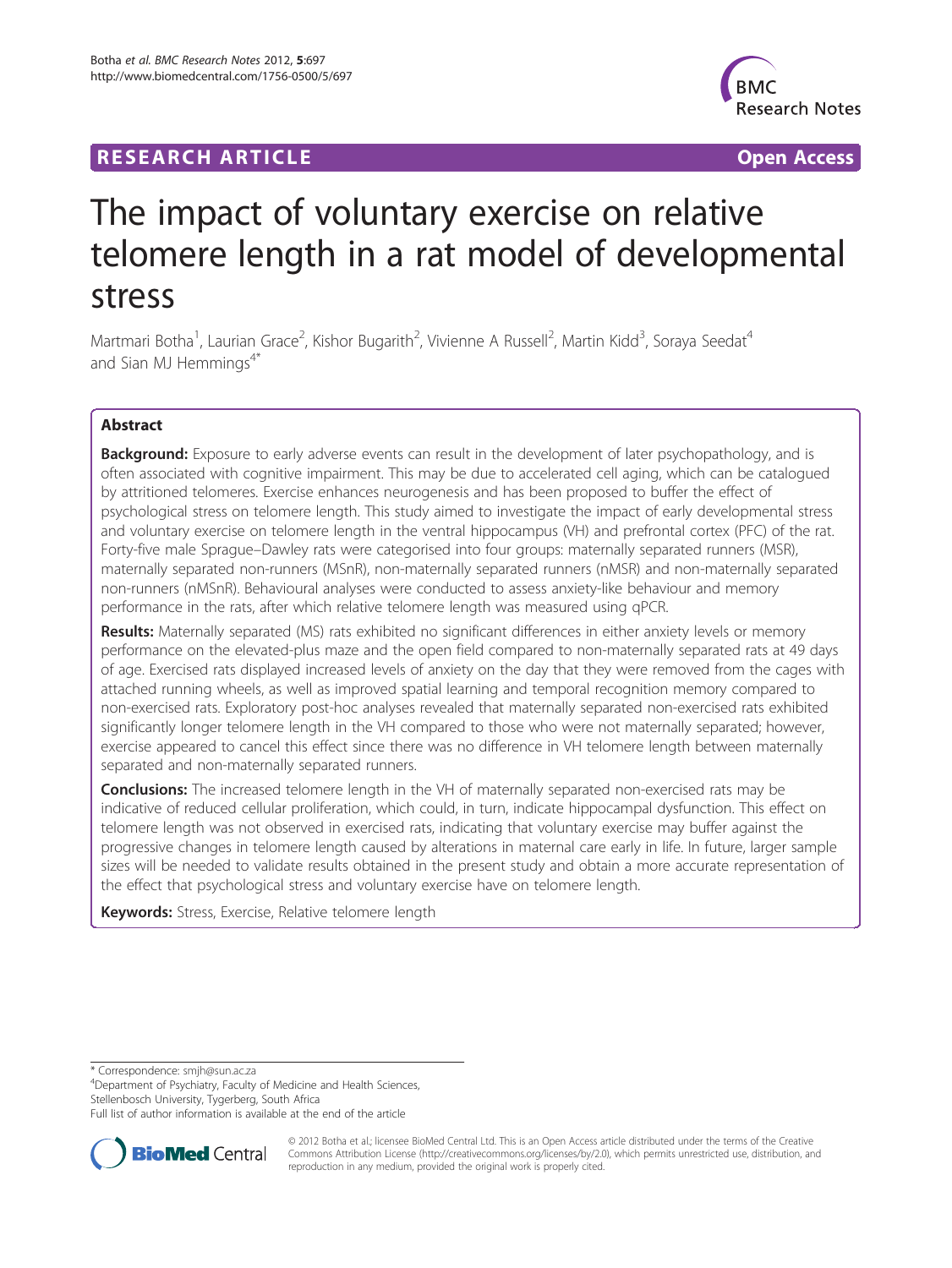# Background

The development of human physiology and behaviour is a gradual process, which is constantly influenced by the intricate interplay between genetic and environmental factors. In terms of neurodevelopment, the neonatal period is marked by continuous proliferation and maturation of synapses and neurotransmitter pathways [\[1\]](#page-5-0), rendering the brain sensitive to internal and external stimuli throughout this time. Exposure to adverse experiences during early childhood may therefore have a long-lasting, debilitating impact on several aspects of physiological and psychological development [\[2,3](#page-5-0)], ultimately unfolding in anxiety disorders including posttraumatic stress disorder (PTSD).

Although the exact mechanisms through which stress influences physical and psychological wellbeing are presently unclear, increasing evidence supports the involvement of accelerated cell aging in this process [[4](#page-5-0)]. The extent of this progressive aging in eukaryotic organisms can be catalogued by means of telomeres, the guaninerich sections of recurring DNA sequences at the extremities of chromosomes [\[4-6](#page-5-0)]. During mitotic cell division, the 3' ends of linear chromosomes are not fully replicated by DNA polymerase [\[7](#page-5-0)], resulting in their progressive shortening through the course of each replication cycle [[8\]](#page-5-0). Telomeres play an integral role in maintaining genomic stability and preventing chromosomal end-fusion [[9\]](#page-5-0) by enabling replication without the loss of nucleotide bases, and thus genetic information, at the ends of DNA strands. In stem cells and adult germ cells, the erosion of telomeric regions is normally compensated for through the action of telomerase, which inserts essential telomeric nucleotides onto the ends of these structures [\[10\]](#page-5-0). However, telomerase activity is virtually undetectable in human and mouse somatic cells [\[11,12](#page-5-0)], and for the most part, telomeres in these cells remain shortened. In the event of significant telomere attrition, cell proliferation ceases, leading to a state of senescence or apoptosis [[13](#page-5-0)]. Telomere length (TL) can therefore serve as an indicator of a cell's biological age [\[4](#page-5-0)] and predict its future proliferative potential [[6](#page-5-0)].

To a large extent, TL is governed by genetic factors [[9\]](#page-5-0), with heritability estimates obtained from family and twin studies ranging between 78% and 82% [\[14,15](#page-5-0)]. In addition, a number of lifestyle factors, such as smoking, sleep duration, body mass index (BMI) and physical activity can alter telomere length [\[16,17\]](#page-5-0). Shorter TL has been associated with an overall detrimental effect on cardiovascular health [[16](#page-5-0),[18](#page-5-0)-[20\]](#page-5-0) cancer and a spectrum of age-related disorders [[21](#page-5-0)]. In addition, self-perceived psychological stress, as well as the chronicity of stress has been linked to shorter TL in humans [\[4,6](#page-5-0)]. Similarly, shorter blood leukocyte TL has been reported in caregivers who experience high levels of stress [[22\]](#page-5-0) and in patients with mood disorders [[23\]](#page-5-0).

Exposure to adverse experiences such as psychological stress may have the greatest neurobiological impact during early development, when the rate of telomere shortening is at its peak and factors involved in TL regulation may be encoded [[24,25\]](#page-5-0). Childhood physical and emotional maltreatment has been associated with increased blood leukocyte telomere attrition in psychiatrically healthy adults [[26](#page-5-0)], as well as in individuals with anxiety disorders compared to control individuals [\[27](#page-5-0)]. Likewise, shorter leukocyte TL was observed in female mice that were subjected to reproductive stress and their male counterparts exposed to crowding stress, compared to control groups [\[5\]](#page-5-0).

Not all individuals who experience stress develop chronic pathology, and likewise, not all of these individuals will display shortened DNA telomeric regions. This observation highlights the possibility of supplementary mechanisms that may remediate the effects of stress on telomere shortening. One such approach is physical exercise, which has been linked to longer leukocyte TL, in both trained athletes and a general sample of twins [[17](#page-5-0),[28](#page-5-0)] Puterman et al. [\[29\]](#page-5-0) found shorter blood leukocyte TL to be associated with higher levels of perceived stress in non-exercised individuals, whereas this effect seemed to be ameliorated in exercised individuals, thereby supporting the hypothesis that physical exercise may serve as a buffer for the detrimental effects of perceived psychological stress.

TL may serve a role as a biomarker of subsequent stress responses in stress-exposed individuals. Since previous studies have mainly measured TL in peripheral blood mononuclear cells, we sought to investigate the impact of early developmental stress and voluntary exercise on relative telomere length (RTL) in tissues relevant to this process, namely the rat ventral hippocampus (VH) and prefrontal cortex (PFC).

# Results

### Behavioural analyses

The results of the behavioural studies have been reported previously [[30](#page-5-0)]. There were no significant differences in anxiety levels, as measured in the open field (OF) and elevated plus maze (EPM), in maternally separated (MS) and non-maternally separated (nMS) rats at postnatal day 49 (PND49). In contrast, exercised rats (runners, R) exhibited increased levels of anxiety-like behaviour in both of these tests on the day that they were removed from their cages with attached running wheels. Similarly, maternal separation did not produce any change in memory performance. Exercised rats (MSR and nMSR) performed significantly better in the Morris water maze (MWM) and the temporal order task in comparison to non-exercised rats (MSnR and nMSnR).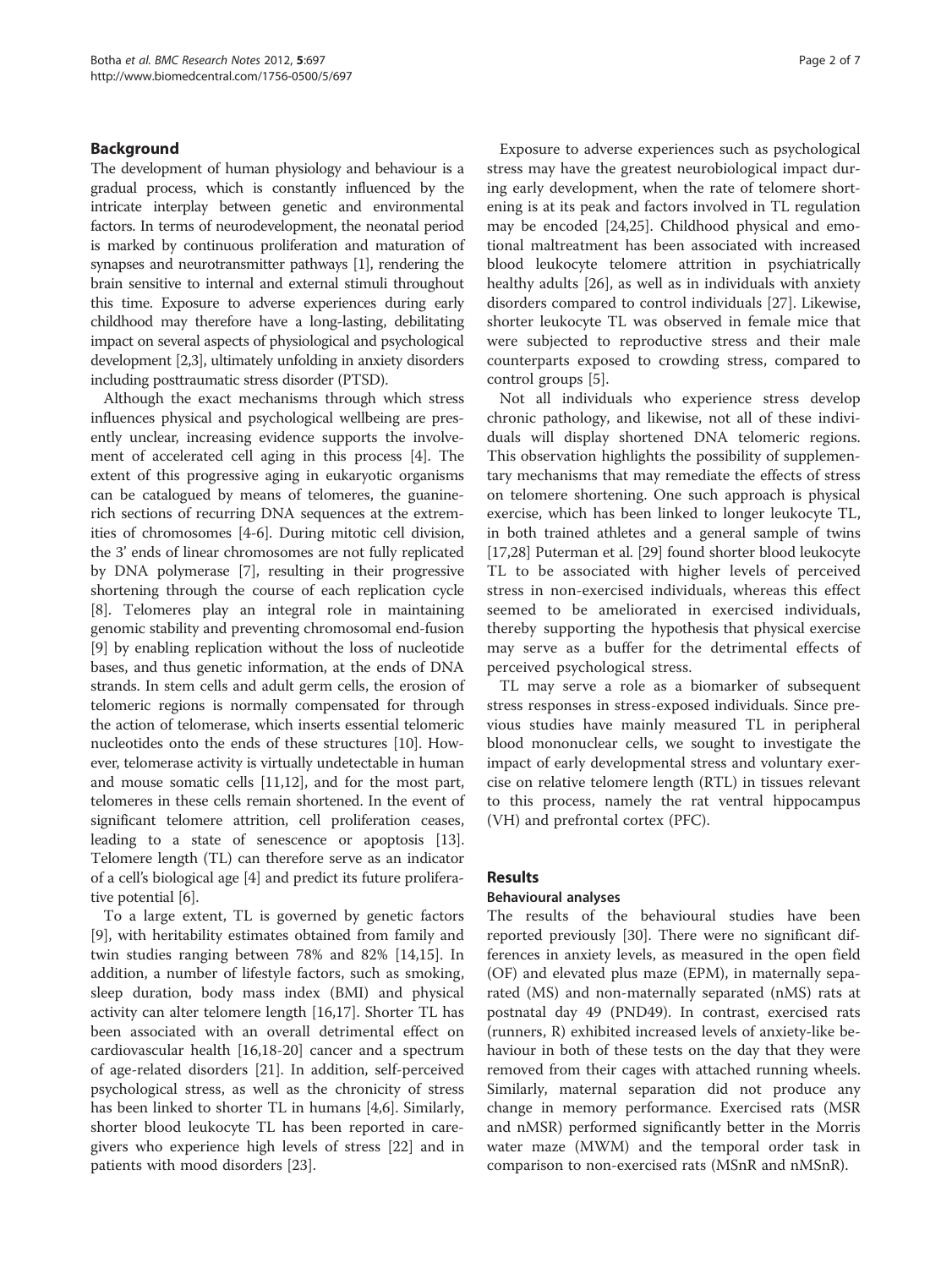#### Relative telomere length (RTL)

Slopes of the standard curves plotted from the mean  $C_q$ versus the log of serial dilution concentrations ranged from -2.26 to -3.31, yielding corresponding PCR efficiencies between 100% and 130% (Table 1). The correlation coefficients for all assays were greater than the generally accepted 0.985. Six of the 44 samples from the VH assays and 9 of the 43 PFC samples were excluded from further analysis due to non-amplification,  $C_{q}$  values exceeding 30 or differences in Cq values between two or more of the triplicates being greater than 0.5.

Some deviations from the analysis of variance (ANOVA) assumptions were detected; however, further analysis done on log-transformed data yielded essentially the same results. Results for the untransformed data are thus reported. No significant variance was detected in the PFC tissues. In the VH, the two-way ANOVA did not reveal significant effects of stress or exercise  $(F_{1,32} = 2.24,$ p = 0.14) (Figure [1](#page-3-0) and Table [2](#page-3-0)). However, although the interaction was not significant, post-hoc Fisher's least significant difference (LSD) test revealed that the RTL was significantly longer in the MSnR group in comparison to the nMSnR group ( $p = 0.037$ ). A non-parametric bootstrap test with Bonferroni post-hoc correction confirmed the trends reported. RTL did not differ significantly when MSR were compared to nMSR, when MSR were compared to MSnR or when nMSR were compared to nMSnR.

Two-way ANOVA revealed that there was no significant effect of stress or voluntary exercise on the RTL in the PFC. Furthermore, the interaction was not significant, and RTL in the PFC did not differ significantly between any of the experimental groups.

### **Discussion**

Maternal separation paradigms have been used extensively to investigate the impact of early-life adversity, and have been shown to have numerous long-term consequences, including increased levels of anxiety-like behaviour and neurochemical changes, pointing towards HPA axis dysregulation and impaired memory formation [[31-33](#page-5-0)]. However, the maternally separated rats used in the present study did not display increased anxiety-like

Table 1 PCR efficiencies and correlation coefficients for Tel<sub>1</sub> and AT<sub>1</sub> assays of the left VH and left PFC

|            |                 | Brain region Assay Standard curve slope PCR efficiency |      | $R^2$ |
|------------|-----------------|--------------------------------------------------------|------|-------|
| VH         | Tel.            | $-2.86$                                                | 123% | 0.998 |
|            | AT <sub>1</sub> | $-3.32$                                                | 100% | 0.986 |
| <b>PFC</b> | Tel.            | $-2.76$                                                | 130% | 0.994 |
|            | AT.             | $-3.30$                                                | 100% | 0995  |

VH, ventral hippocampus; PFC, prefrontal cortex;  $R^2$ , correlation coefficient.

behaviour or memory impairment [[30\]](#page-5-0). In terms of anxiety, several authors have failed to detect significant effects of repeated maternal separation [[31-](#page-5-0)[36](#page-6-0)]. This may be a consequence of upregulation of maternal care and increased arched-back nursing, licking and grooming of pups by the dam when they are returned to the cage, which may counteract the stressful effects of maternal separation [\[37,38](#page-6-0)]. The inconsistent results may also be due to the use of highly variable maternal separation paradigms between studies [[39](#page-6-0)]. In addition, it is possible that anxiety-like behaviour is not readily observed in adolescence (PND49). To this end, in a separate study, rats subjected to the same maternal separation protocol exhibited anxiety-like behaviour in adulthood (PND75) [\[40](#page-6-0)].

Exercised rats used in the present study displayed significantly increased levels of anxiety compared to sedentary controls [\[30\]](#page-5-0). This was, however, attributed to the stress of being removed from the running wheels on the same day that the OF and EPM tests were performed [\[30](#page-5-0)].

Although no effects of stress or exercise on RTL were observed in the present study, an exploratory post-hoc analysis revealed a significant difference in RTL in the VH between rats in the MSnR and nMSnR groups, while the RTLs of the MSR and nMSR were virtually indistinguishable. MSnR rats were found to possess significantly longer telomeres when compared to nMSnR rats. These results are interesting in light of those obtained by Hulshof et al. [[41](#page-6-0)] who found that, although the maternal separation protocol resulted in no overt differences in anxiety-like behaviour between maternally separated and control Wistar rats, maternally separated rats exhibited significantly reduced cell proliferation in the VH, which the authors suggest could interfere with the normal development of the hippocampus. The results from Hulshof et al. [\[41\]](#page-6-0) corroborated those obtained in previous studies [[42](#page-6-0),[43](#page-6-0)]. Telomeres reduce in length with each cell division; therefore, the lower the proliferative capabilities of the tissue, the longer the telomeres will be. The increase in RTL in MSnR in the present study may thus be indicative of reduced cellular proliferation in the VH of those rats, which could indicate alterations in normal development of this brain region. Although the functional implications of reduced proliferative ability in the VH are currently unknown, the results suggest that voluntary exercise could serve as a buffer against the progressive changes in RTL caused by alterations in maternal care early in life. One way in which exercise may buffer changes in RTL is by moderating the overall burden of oxidative stress on the body, and specifically in the VH, through the upregulation of genes that encode powerful antioxidant enzymes [\[44\]](#page-6-0). Indeed, regular, moderate exercise has been shown to increase the body's endogenous antioxidant activity and its resistance to oxidation [[45](#page-6-0)].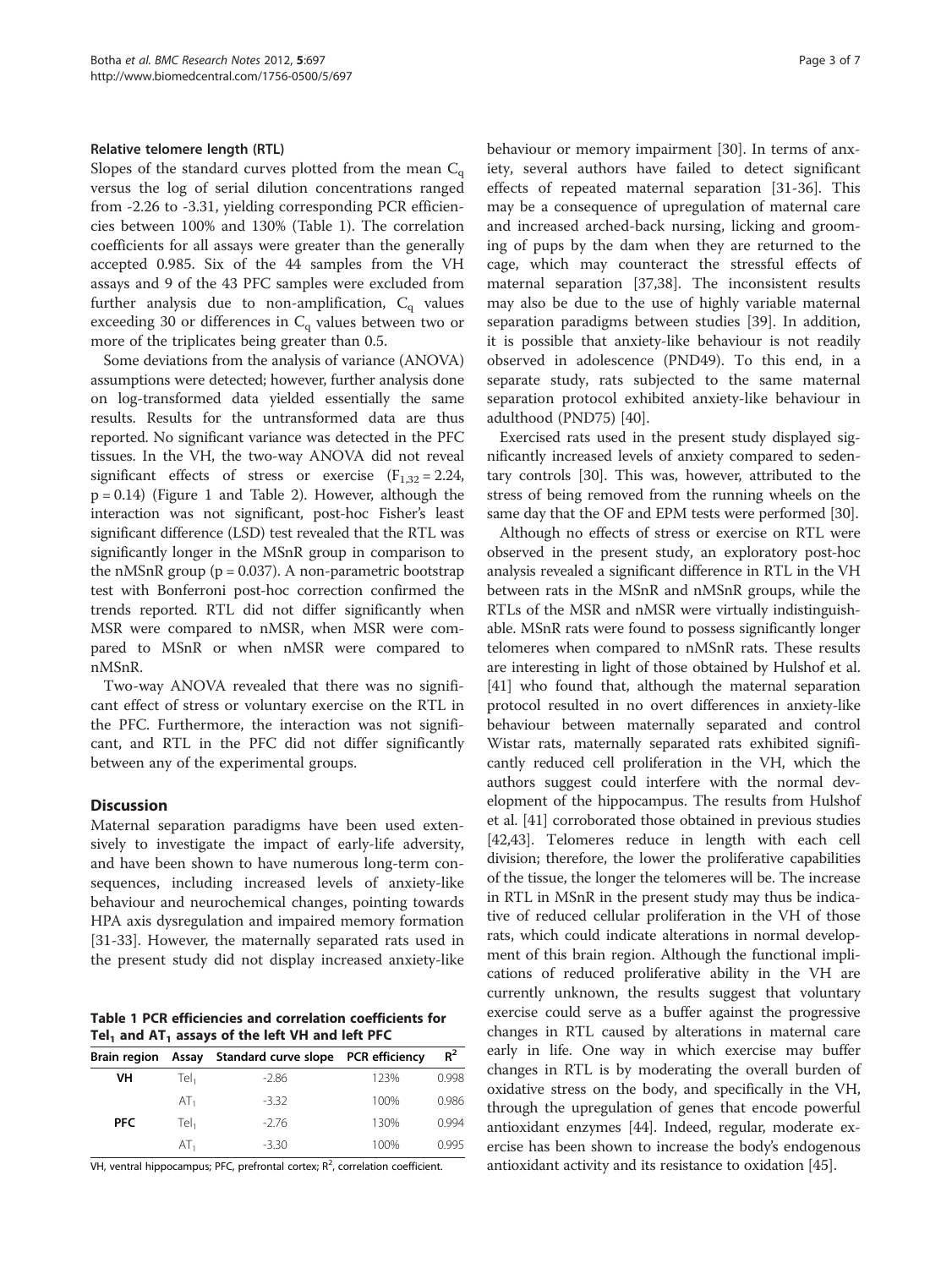

<span id="page-3-0"></span>

No further significant differences were detected as a result of maternal separation or exercise in either the VH or PFC. These results contrast with data from previous studies indicating that psychological stress gives rise to shorter TL in human peripheral blood mononuclear cells and leukocytes [\[4](#page-5-0)-[6,26,](#page-5-0)[46\]](#page-6-0). However, it is important to note that the vast majority of studies associating shorter TL with stress have been conducted in humans, utilising DNA extracted from peripheral blood mononuclear cells instead of brain tissue. Telomere length has been found to vary in a tissue-specific fashion [\[47,48](#page-6-0)]. For example, Thomas et al. [\[49](#page-6-0)] reported shorter TL in white blood cells and buccal cells, but longer TL in the hippocampi of patients with Alzheimer's disease, compared to control individuals. In addition, results from a recent study indicate that chronic exercise alters TL in a tissue-specific manner [\[50\]](#page-6-0).

Although multiple factors, including physiology, nutrition, reproductive ability, behaviour and strain should be taken into account, it is generally accepted that most

Table 2 Descriptive data pertaining to the effect of maternal separation and voluntary exercise on RTL in the left ventral hippocampus

| <b>Experimental group</b> | n  | Mean RTL | <b>SEM</b> | 95% CI          |
|---------------------------|----|----------|------------|-----------------|
| nMSnR                     | 10 | 0.821    | 0.061      | $0.682 - 0.960$ |
| nMSR                      | Q  | 1152     | 0.101      | 0.919-1.385     |
| <b>MSnR</b>               | 11 | 1571     | 0397       | $0.687 - 2.454$ |
| <b>MSR</b>                | Q  | 1 142    | 0.219      | $0.638 - 1.647$ |

Abbreviations: nMSnR, non-maternally separated non-runners; nMSR, nonmaternally separated runners; MSnR, maternally separated non-runners; MSR, maternally separated runners; RTL, relative telomere length; SEM, standard error of means; CI, confidence interval.

rats reach maturity at 40 to 60 days of age [\[51](#page-6-0)]. It has been proposed that differences in TL might be agerelated, with significant variation only presenting in older cohorts [\[6](#page-5-0)]. Since the normal lifespan of rats ranges from two-and-a-half to three years, more distinct differences in RTL might become apparent at a later age. Given that altered TL has been previously associated with both the severity and chronicity of psychological stress [\[4](#page-5-0)], as well as the number of adverse early life events in individuals suffering from anxiety disorders [[46\]](#page-6-0), stress is likely to have additive and multiplicative effects on RTL.

# **Conclusions**

The significant results in the present study, although exploratory, are interesting and as such, warrant further investigation in a larger sample. Future studies will benefit from measurements of telomerase activity and markers of oxidative stress, in addition to measurements of RTL in a larger sample group, in order to obtain a more accurate representation of the effect that developmental stress and voluntary exercise might have on RTL.

# **Methods**

#### Ethical approval

All animal experiments were approved by the University of Cape Town's Faculty of Health Sciences Research Ethics Committee. Animal experiments were conducted in accordance with the South African National Guidelines, namely 'The South African National Standard: the care and use of animals for scientific purposes'. The rats were anaesthetised by exposure to halothane vapour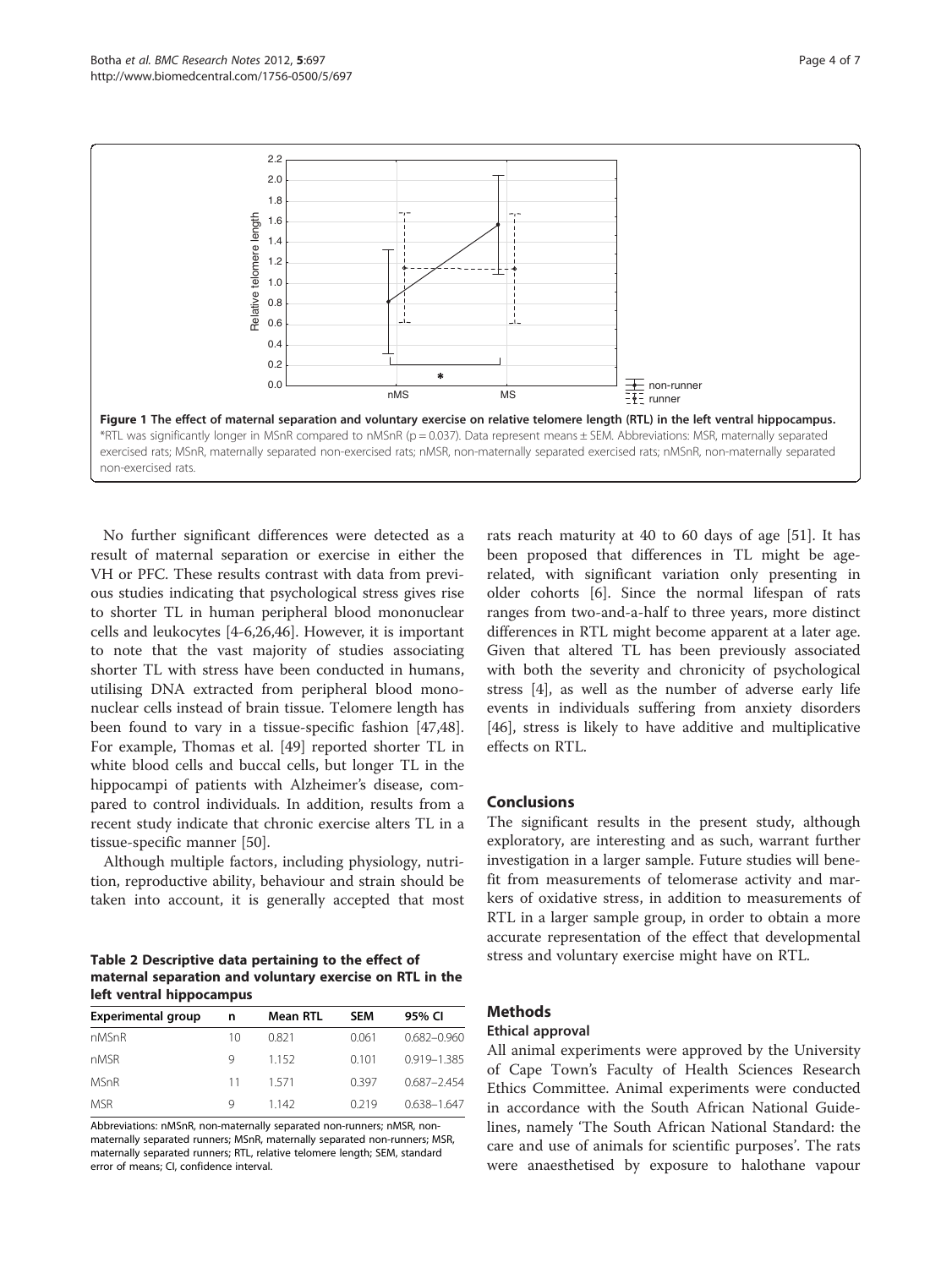(Lakato (Pty) Ltd, Cape Town, South Africa) immediately prior to decapitation.

# Behavioural analyses

Forty-five male Sprague–Dawley (Rattus norvegicus) rat pups were housed in culled groups of eight, together with their dams, under standard conditions [\[30](#page-5-0)]. Food and water was available *ad libitum*. Maternal separation was performed as previously described. Briefly, on PND2, rat pups were randomly assigned to one of four experimental groups as follows: maternally separated runners (MSR;  $n = 10$ ), maternally separated nonrunners ( $MSnR$ ;  $n = 11$ ), non-maternally separated runners ( $nMSR$ ;  $n = 11$ ) and non-maternally separated non-runners ( $nMSnR$ ;  $n = 13$ ). On PND2, the dams of pups in the maternally separated group were removed from their home cages and the pups were transferred, in their home cages, to another room in order to prevent communication by ultrasound vocalizations. After 3 hours, the dams were reunited with their pups in the home cage. This protocol was repeated once a day between 9:00 and 13:00 until PND14, after which normal interaction between the dam and her pups resumed.

Pups were weaned on PND21, and voluntary exercise was initiated on PND29 by placing rats (MSR and nMSR) in individual cages with running wheels attached. Non-exercised rats (MSnR and nMSnR) were housed singly in standard plastic cages from PND29 to PND49. Exercised rats were removed from the cages with attached running wheels on PND49 and housed in standard cages in groups of twos or threes until termination of the experiment.

Anxiety-like behaviour was appraised in the OF and EPM at PND49, as described by Grace et al. [\[30\]](#page-5-0). The MWM and several object recognition tasks were used to assess memory performance from PND50 to PND64, as previously described [\[30\]](#page-5-0).

# DNA isolation and preparation

Rats were decapitated on PND65, after which the VH and PFC were dissected from the left hemisphere of each rat and stored at -80°C in RNAlater® solution. Genomic DNA was purified from these regions using an AllPrep DNA/RNA Mini Kit (Qiagen, Hilden, Germany), with slight modifications made to the standard protocol. The concentration and quality of the DNA were verified by means of the Nanodrop<sup>®</sup> ND-1000 spectrophotometer (Nanodrop Technologies, Wilmington, DE, USA). Separate calibrator samples consisting of pooled DNA from 44 VH and 43 PFC samples respectively were created and serially diluted to yield eight standards with concentrations ranging from 50 ng/ul to 1.32 ng/ul.

#### Quantitative real-time PCR

Amplification of telomeric DNA (T), together with that of the single-copy genomic  $AT_1$  receptor (S) was performed on a MicroAmp Optical 384-well Reaction Plate (Applied Biosystems, Foster City, CA, USA) using Applied Biosystem's 7900HT Fast Real-Time polymerase chain reaction (qPCR) system and the slightly modified protocol of Cawthon et al., 2002 [[52](#page-6-0)]. Plates were prepared with the epMotion 5070 (Eppendorf, Hamburg, Germany) so that each 10 μl reaction mixture for the telomere reaction  $(Tel_1)$  for both VH and PFC samples consisted of 5 μl QuantiFast  $2 \times$  SYBR Green PCR mastermix (Qiagen, Hilden, Germany), 270 nM forward primer (5'-GGTTTTTGAGGGTGAGGGTGAGGGTGAGGGTGA GGGT-3'), 900 nM reverse primer (5'-TCCCGACTAT CCCTATCCCTATCCCTATCCCTATCCCTA-3'), 25 ng genomic DNA and water. The specific reaction mix for  $AT<sub>1</sub>$  was similar except that it included 800 nM forward primer (5'-ACGTGTTCTCAGCATCGACCGCTACC-3') and 600 nM reverse primer (5'-AGAATGATAAGG AAAGGGAACAAGAAGCCC-3') for the VH samples, and 700 nM and 500 nM of forward and reverse primer respectively for the PFC samples. All samples were run in triplicate in order to account for possible technical variation. Cycling conditions were as follows: 95°C for 5 minutes, followed by 40 cycles of 95°C for 10 seconds and 54°C for 30 seconds in the case of the VH and PFC  $Tel<sub>1</sub>$  and PFC  $AT<sub>1</sub>$  assays, or 60°C in the case of the VH  $AT<sub>1</sub>$  assay.

Rigorous control measures were put in place to ensure the quality of the data. An additional melting curve analysis consisting of 95°C for 15 seconds, 60°C for 15 seconds and 95°C for 15 seconds was performed at the end of each reaction to verify specific amplification. The serial dilution series was used in standard curve construction, and all quantification cycle  $(C_q)$  values were corrected according to efficiencies calculated from the standard curve. Threshold and baseline values were automatically determined by the Sequence Detector Systems (SDS) version 2.4 software. Samples with a difference in  $C_q$  values greater than 0.5 between triplicates were disregarded in further analyses.

### Data analysis

The RTL was determined as the factor by which the experimental sample differed from the reference sample in its ratio of telomere repeat copy number (T) to the  $AT_1$  copy number (S) [\[52\]](#page-6-0). A two-way ANOVA was applied to the data, followed by post-hoc Fisher's LSD tests. A non-parametric bootstrap test with Bonferroni post-hoc correction was performed to eliminate the possibility of unequal variances. Statistically significant results with p values of less than 0.05 are reported.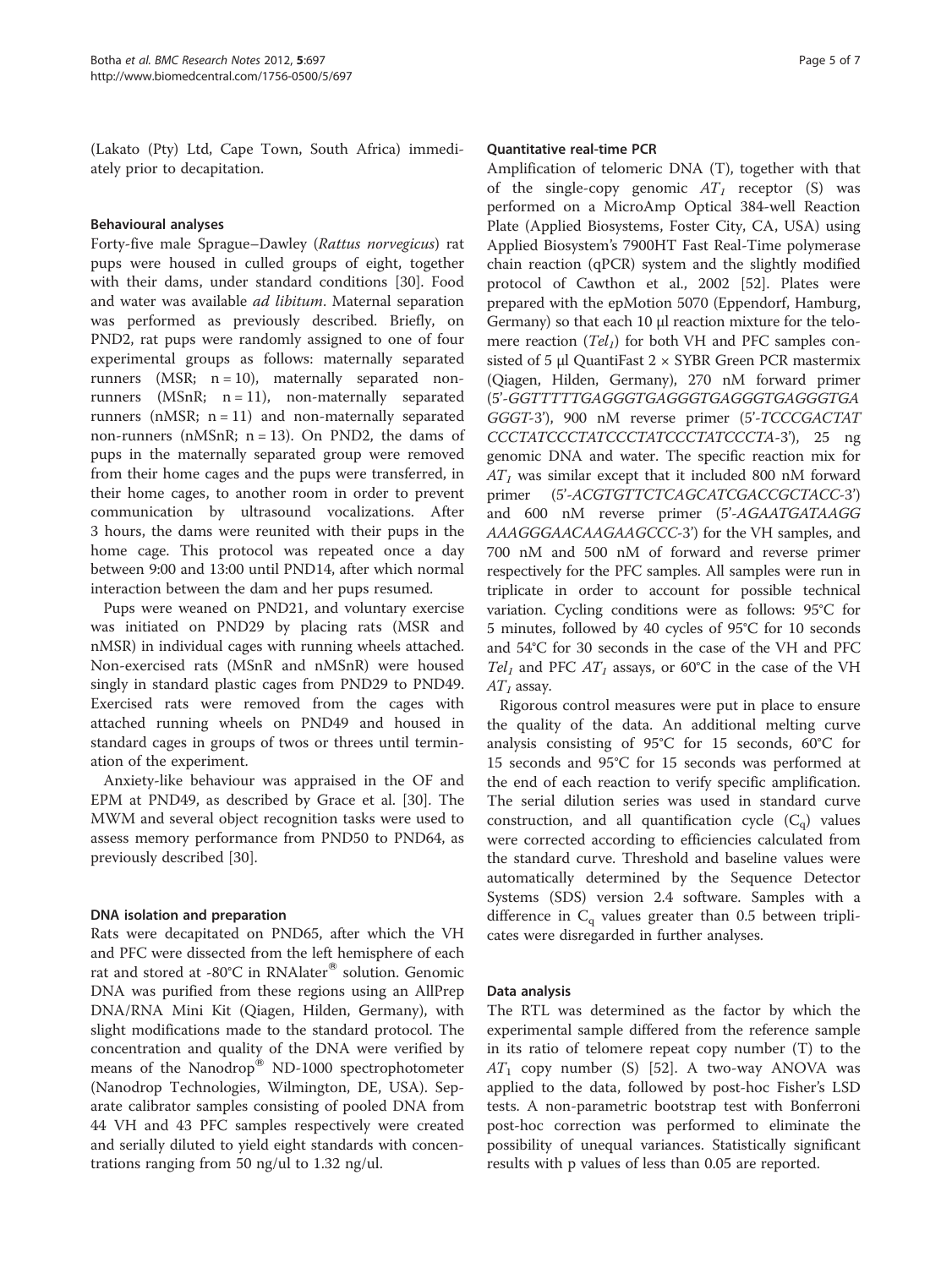#### <span id="page-5-0"></span>**Abbreviations**

TL: Telomere length; RTL: Relative telomere length; VH: Ventral hippocampus; PFC: Prefrontal cortex; PND: Postnatal day; MSR: Maternally separated runners; MSnR: Maternally separated non-runners; nMSR: Non-maternally separated runners; nMSnR: Non-maternally separated non-runners; OF: Open field; EPM: Elevated-plus maze; MWM: Morris water maze.

#### Competing interest

The authors declare that they have no competing interests.

#### Authors' contributions

MB carried out the molecular genetic studies and drafted the initial manuscript. LG carried out the behavioural analyses and assisted with drafting the manuscript. KB carried out behavioural analyses and participated in the design of the study. VR conceived of the behavioural study and assisted in drafting the manuscript. MK performed the statistical analyses. SS participated in the design and coordination of the study and assisted with drafting the manuscript. SH conceived of the idea, participated in coordination of the design of the study and assisted in drafting the manuscript. All authors read and approved the final manuscript.

#### Acknowledgements

This work is based upon research supported by the South African Research Chairs Initiative of the Department of Science and Technology (DST), the National Research Foundation (NRF) and the Harry Crossley Foundation The authors would also like to acknowledge the Medical Research Council (MRC) Centre for Molecular and Cellular Biology, Tygerberg, South Africa.

#### Author details

<sup>1</sup>Department of Biomedical Sciences, Faculty of Medicine and Health Sciences, Stellenbosch University, Tygerberg, South Africa. <sup>2</sup>Department of Human Biology, University of Cape Town, Cape Town, South Africa. <sup>3</sup>Centre for Statistical Consultation, Stellenbosch University, Stellenbosch, South Africa. <sup>4</sup>Department of Psychiatry, Faculty of Medicine and Health Sciences, Stellenbosch University, Tygerberg, South Africa.

#### Received: 24 August 2012 Accepted: 18 December 2012 Published: 27 December 2012

#### References

- 1. Clancy B, Darlington RB, Finlay BL: Translating developmental time across mammalian species. Neuroscience 2001, 105:7–17.
- Gareau MG, Jury J, Yang PC, MacQueen G, Perdue MH: Neonatal maternal separation causes colonic dysfunction in rat pups including impaired host resistance. Pediatr Res 2006, 59:83–88.
- 3. Horvath KM, Harkany T, Mulder J, Koolhaas JM, Luiten PG, Meerlo P: Neonatal handling increases sensitivity to acute neurodegeneration in adult rats. J Neurobiol 2004, 60:463-472.
- 4. Epel ES, Blackburn EH, Lin J, Dhabhar FS, Adler NE, Morrow JD, et al: Accelerated telomere shortening in response to life stress. Proc Natl Acad Sci USA 2004, 101:17312–17315.
- 5. Kotrschal A, Ilmonen P, Penn DJ: Stress impacts telomere dynamics. Biol Lett 2007, 3:128–130.
- 6. Parks CG, Miller DB, McCanlies EC, Cawthon RM, Andrew ME, DeRoo LA, et al: Telomere length, current perceived stress, and urinary stress hormones in women. Cancer Epidemiol Biomarkers Prev 2009, 18:551–560.
- 7. Chan SR, Blackburn EH: Telomeres and telomerase. Philos Trans R Soc Lond B Biol Sci 2004, 359:109–121.
- 8. Callen E, Surralles J: Telomere dysfunction in genome instability syndromes. Mutat Res 2004, 567:85–104.
- Bischoff C, Graakjaer J, Petersen HC, Hjelmborg JB, Vaupel JW, Bohr V, et al: The heritability of telomere length among the elderly and oldest-old. Twin Res Hum Genet 2005, 8:433–439.
- 10. Blackburn EH: The telomere and telomerase: nucleic acid-protein complexes acting in a telomere homeostasis system. A review. Biochemistry (Mosc) 1997, 62:1196–1201.
- 11. Counter CM, Avilion AA, LeFeuvre CE, Stewart NG, Greider CW, Harley CB, et al: Telomere shortening associated with chromosome instability is arrested in immortal cells which express telomerase activity. FMBO / 1992, 11:1921–1929.
- 12. Kipling D: Telomere structure and telomerase expression during mouse development and tumorigenesis. Eur J Cancer 1997, 33:792-800.
- 13. Olovnikov AM: A theory of marginotomy. The incomplete copying of template margin in enzymic synthesis of polynucleotides and biological significance of the phenomenon. J Theor Biol 1973, 41:181-190.
- 14. Vasa-Nicotera M, Brouilette S, Mangino M, Thompson JR, Braund P, Clemitson JR, et al: Mapping of a major locus that determines telomere length in humans. Am J Hum Genet 2005, 76:147–151.
- 15. Jeanclos E, Schork NJ, Kyvik KO, Kimura M, Skurnick JH, Aviv A: Telomere length inversely correlates with pulse pressure and is highly familial. Hypertension 2000, 36:195–200.
- 16. Valdes AM, Andrew T, Gardner JP, Kimura M, Oelsner E, Cherkas LF, et al: Obesity, cigarette smoking, and telomere length in women. Lancet 2005, 366:662–664.
- 17. Cherkas LF, Hunkin JL, Kato BS, Richards JB, Gardner JP, Surdulescu GL, et al: The association between physical activity in leisure time and leukocyte telomere length. Arch Intern Med 2008, 168:154–158.
- 18. Gardner JP, Li S, Srinivasan SR, Chen W, Kimura M, Lu X, et al: Rise in insulin resistance is associated with escalated telomere attrition. Circulation 2005, 111:2171–2177.
- 19. Aviv A, Aviv H: Telomeres and essential hypertension. Am J Hypertens 1999, 12:427–432.
- 20. Cawthon RM, Smith KR, O'Brien E, Sivatchenko A, Kerber RA: Association between telomere length in blood and mortality in people aged 60 years or older. Lancet 2003, 361:393–395.
- 21. Blackburn EH: Switching and signaling at the telomere. Cell 2001, 106:661–673.
- 22. Damjanovic AK, Yang Y, Glaser R, Kiecolt-Glaser JK, Nguyen H, Laskowski B, et al: Accelerated telomere erosion is associated with a declining immune function of caregivers of Alzheimer's disease patients. Immunol 2007, 179:4249–4254.
- 23. Simon NM, Smoller JW, McNamara KL, Maser RS, Zalta AK, Pollack MH, et al: Telomere shortening and mood disorders: preliminary support for a chronic stress model of accelerated aging. Biol Psychiatry 2006, 60:432–435.
- 24. Zeichner SL, Palumbo P, Feng Y, Xiao X, Gee D, Sleasman J, et al: Rapid telomere shortening in children. Blood 1999, 93:2824–2830.
- 25. Cameron N, Demerath EW: Critical periods in human growth and their relationship to diseases of aging. Am J Phys Anthropol 2002, 35(Suppl):159–184.
- 26. Tyrka AR, Price LH, Kao HT, Porton B, Marsella SA, Carpenter LL: Childhood maltreatment and telomere shortening: preliminary support for an effect of early stress on cellular aging. Biol Psychiatry 2010, 67:531–534.
- 27. O'Donovan A, Epel E, Lin J, Wolkowitz O, Cohen B, Maguen S, et al: Childhood trauma associated with short leukocyte telomere length in posttraumatic stress disorder. Biol Psychiatry 2011, 70:465–471.
- Werner C, Furster T, Widmann T, Poss J, Roggia C, Hanhoun M, et al: Physical exercise prevents cellular senescence in circulating leukocytes and in the vessel wall. Circulation 2009, 120:2438–2447.
- 29. Puterman E, Lin J, Blackburn E, O'Donovan A, Adler N, Epel E: The power of exercise: buffering the effect of chronic stress on telomere length. PLoS One 2010, 5:e10837.
- 30. Grace L, Hescham S, Kellaway LA, Bugarith K, Russell VA: Effect of exercise on learning and memory in a rat model of developmental stress. Metab Brain Dis 2009, 24:643-657.
- 31. Biagini G, Pich EM, Carani C, Marrama P, Agnati LF: Postnatal maternal separation during the stress hyporesponsive period enhances the adrenocortical response to novelty in adult rats by affecting feedback regulation in the CA1 hippocampal field. Int J Dev Neurosci 1998, 16:187–197.
- 32. Crnic LC, Bell JM, Mangold R, Gruenthal M, Eiler J, Finger S: Separationinduced early malnutrition: maternal, physiological and behavioral effects. Physiol Behav 1981, 26:695–707.
- 33. Kalinichev M, Easterling KW, Plotsky PM, Holtzman SG: Long-lasting changes in stress-induced corticosterone response and anxiety-like behaviors as a consequence of neonatal maternal separation in Long-Evans rats. Pharmacol Biochem Behav 2002, 73:131–140.
- 34. Ogawa T, Mikuni M, Kuroda Y, Muneoka K, Mori KJ, Takahashi K: Periodic maternal deprivation alters stress response in adult offspring: potentiates the negative feedback regulation of restraint stress-induced